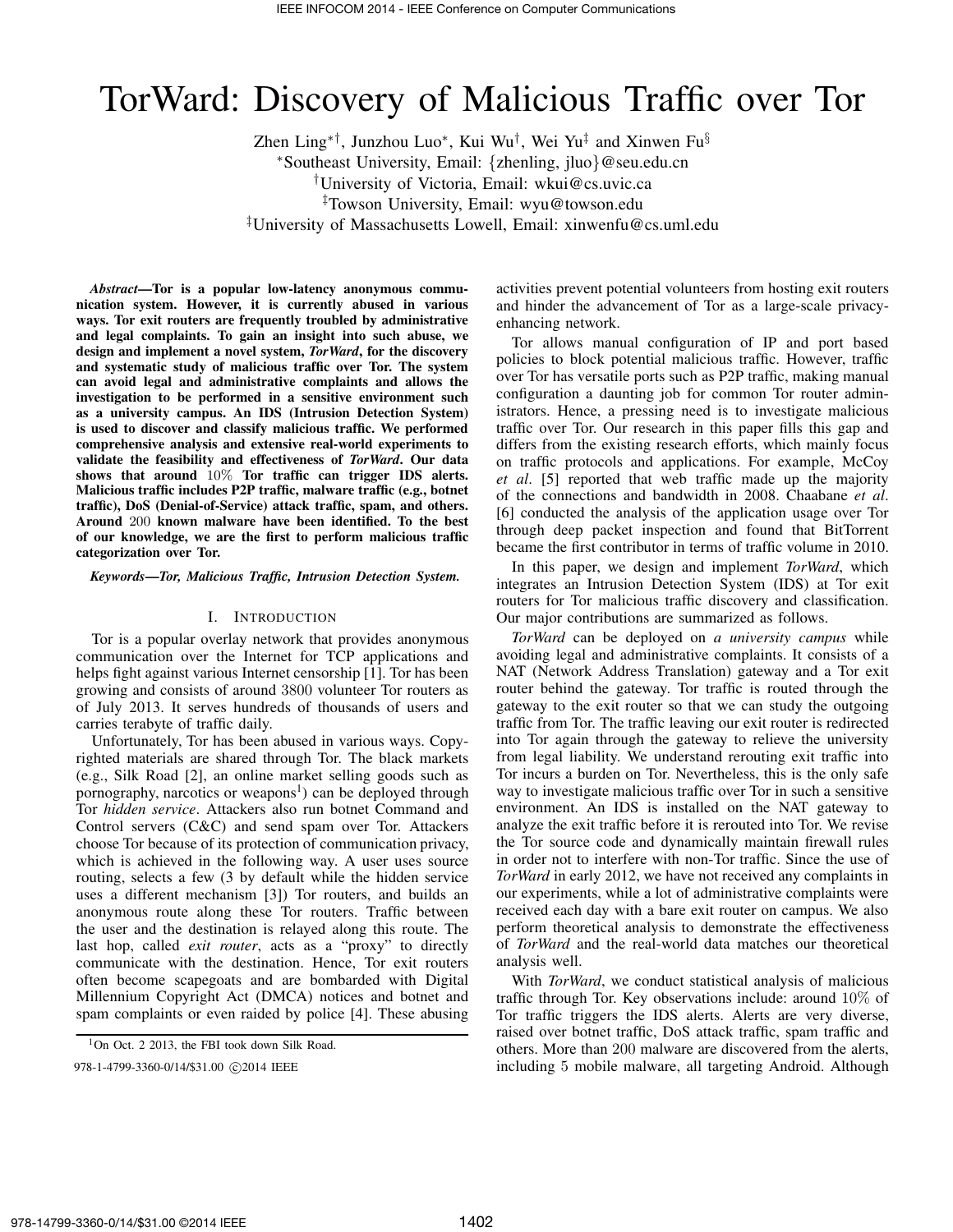we did not manually filter out all false alarms given the huge volume of traffic, we give confirmed examples of major threats such as botnet traffic and our goal of this paper is to show the pressure of malicious traffic over Tor exits and draw a baseline for future intrusion detection classification and analysis. We also derived *traffic protocol and application* statistics, which is largely consistent with the study in [5], [6] while we now can observe traffic from mobile devices. To the best of our knowledge, this is the first paper to perform malicious traffic categorization over Tor.

The rest of this paper is organized as follows: We introduce Tor and review related work in Section II. We present the system architecture for malicious traffic discovery, system setup, and theoretically analysis to demonstrate the effectiveness of *TorWard* in Section III. We conduct a statistical analysis on Tor traffic and investigate various alerts and malware activities in Section IV. We conclude this paper in Section V.

#### II. BACKGROUND AND RELATED WORK

In this section, we briefly introduce Tor and related work.

# *A. Tor*

Figure 1 illustrates the basic architecture of the Tor network. It consists of four components: Tor client, onion routers, directory servers, and application server. Generally speaking, a Tor client installs *onion proxy* (*OP*) that is an interface between Tor network and clients. *Onion routers* (*OR*) form the core Tor network and relay traffic between Tor client and application server. The directory servers hold all public onion router information. An application server hosts a TCP application service such as a web. Tor also provides a *hidden service* to hide the location of servers. *Bridge* is introduced as hidden onion routers to further resist censorship. Without loss of generality, we will use Figure 1 as the example architecture of the Tor network in this paper.

To anonymously communicate with the server over Tor, the client downloads onion router information from directory servers and chooses a series of onion routers to establish a three-hop path<sup>2</sup>, referred to as *circuit*. The three onion routers are known as *entry* (OR1), *middle* (OR2), and *exit* onion router (OR3), respectively. The client can mix multiple TCP connections, referred to as *streams*, over a single Tor circuit.



Fig. 1. Tor Network

# *B. Related Work*

The most related work is [5], [6], which focuses on the network protocol analysis to study the *benign* use of Tor. In comparison, our work explores malicious traffic over Tor.

Malware authors have began to make use of Tor to provide anonymous communication between malware and C&C servers. For example, Dennis Brown [7] showed how to configure Zeus bot through Tor2Web [8] to connect to its C&C server, which is deployed as a Tor hidden server. Malware Skynet was discussed in the web site Reddit in 2012 [9]. It deploys the C&C server as a hidden server and embeds a Tor client into the malware to communicate with the hidden C&C server. Guarnieri studied the detailed features of Skynet by dissecting malware samples [10], [11]. Two Tor hidden service based malwares [12], [13] were reported in July 2013.

Research has been performed to discover Tor hidden servers [3], [14]–[17]. For example, Øverlier and Syverson [14] proposed the packet counting based traffic analysis to identify a hidden server at entry onion routers. Zhang *et al.* [16] leveraged HTTP features to identify a hidden server at entry onion routers. Murdoch [15] employed a clock skew based approach to check whether a given Tor node is a hidden server or not. Ling *et al.* [3] proposed a protocol-level based hidden server discovery approach. Biryukov *et al.* [17] studied how to deploy the hidden service directory to harvest hidden service information and investigated the packet counting based traffic analysis to locate hidden servers.

Other anonymous communication systems were widely abused as well as Tor. For example, Tian *et al.* [18] studied how to trace back the receiver who is retrieving illegal file over the Freenet [19].

# III. MALICIOUS TRAFFIC COLLECTION

In this section, we first present the architecture design of *TorWard* to collect and analyze malicious traffic in the live Tor network and then elaborate the detailed system setup. At last, we analyze the effectiveness of *TorWard*.

#### *A. System Architecture*

We categorize Tor traffic as inbound and outbound traffic. Inbound Tor traffic is encrypted and transmitted between OR and OR or between OP and OR. Outbound Tor traffic is decrypted by the Tor exit router and forwarded to an application server. An exit router behaves as a proxy for a Tor client and communicates with the application server. Therefore, media companies, ISPs (Internet Service Providers), and campus IT department may detect malicious outbound Tor traffic and direct complaints to "offending" exit router administrators.

It is nearly impossible to study malicious activities over Tor on campus because of continuous administrative and legal complaints. We design *TorWard* to address this challenge. Figure 2 illustrates the structure of this system. *TorWard* consists of four logical components: a firewall, an IDS, a transparent proxy, and a Tor exit router. The first three components are actually hosted at a NAT gateway machine. We built a private network and setup a firewall on the gateway that connects the

<sup>23</sup> is the default value in Tor.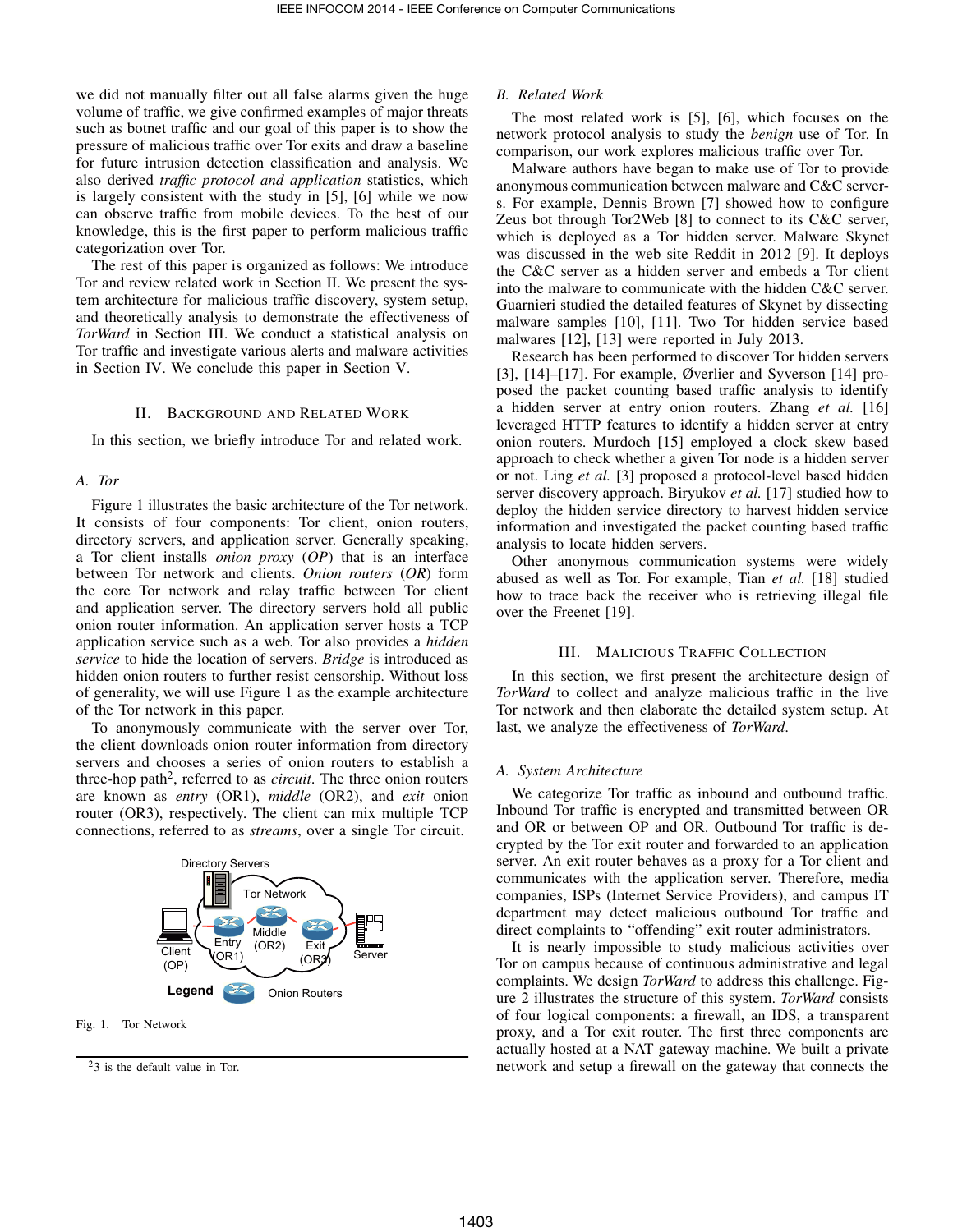

Fig. 2. System Architecture for Malicious Traffic Collection

private network to the campus network. The private network includes a Tor exit router and a Tor client. Port forwarding is enabled at the firewall to enable communication between the exit router and middle routers in the public network. To attract other Tor clients to select our exit router, our exit router is set to accept all traffic and has a relatively large average bandwidth and burst bandwidth of  $16Mbps$  and  $32Mbps$ , respectively.

To avoid administrative and legal complaints, *TorWard* redirects outbound traffic at our exit router into the Tor network. We develop an automatic management tool to automatically add and delete forwarding rules for the firewall. We modify the code of the exit router in order to send the outbound connection information (i.e., the destination IP address and port) to this tool. In particular, before an exit router initiates an outbound connection, we send the connection's destination IP address and port to this tool and add a rule for the connection. When the Tor exit router closes the outbound connection, the tool is informed to remove the corresponding rule from the firewall. The Tor client is configured to act as a transparent proxy [20] and listens on port 9040. The rules added by our tool actually redirect corresponding outbound Tor connections to this proxy port. This procedure is completely transparent to the Tor exit router. To improve the performance, we modify the client code to establish a two-hop circuit and relay the outbound Tor traffic into the Tor network. In this way, the remote real Tor clients actually use five-hop circuits.

# *B. System Setup*

Figure 3 shows the system setup of *TorWard*. We use one computer with two network interfaces as a gateway connected to our private network on campus. Another computer connects to the gateway as a Tor exit router. Both computers use Fedora Core 15. As stated in Section III-A, we enable NAT and port forwarding at the firewall through *iptables* on the gateway. A Tor client is installed at the gateway and is configured as a transparent proxy. Our automatic firewall rule management tool is deployed on the gateway and dynamically maintains firewall rules to redirect outbound Tor traffic from the exit router to the transparent proxy. The code of Tor exit router is modified to send the connection information to the automatic firewall rule management tool. The IDS, *Suricata* [21], is



Fig. 3. Experiment Setup for Malicious Traffic Discovery

deployed on the gateway. The IDS detects the destination of outbound traffic from the Tor exit router and uses signature based rules to detect potential malicious traffic.

We adopt the IDS rules from Emerging Threats [22] for *Suricata*. Note that *Suricata* records alerts into unified binary files, and *Barnyard2* [23] is configured to read the alerts stored in the unified binary files and sends alerts to a *MySQL* database. The *MySQL* database is installed on the gateway computer and *Barnyard2* acts as a bridge to promptly send the alerts from *Suricata* to *MySQL*. In addition, *BASE* [24] is deployed as a GUI to display alerts stored in the database.

# *C. Effectiveness of* TorWard

To demonstrate the effectiveness of *TorWard* and justify we can use a few or even one exit router to derive reliable traffic statistics over Tor, we perform theoretical analysis to derive the probability that the malicious traffic traverses our deployed Tor exit router. We assume that there are  $m$  distinct types of malicious clients and each client generates different malicious traffic through Tor. A Tor client will create a three-hop circuit to relay malicious traffic to the Tor exit router and the exit router will forward the traffic to the real destination. If our exit router is selected by the malicious Tor client, *TorWard* can detect the malicious traffic. Consequently, we need to determine the probability  $P$  that the malicious Tor client selects our Tor router as the exit router in its circuits. According to the Tor weight bandwidth path selection algorithm [25], the probability  $P$  can be derived by the proportion of the bandwidth of our Tor exit router and the total weighted bandwidth of Tor exit routers. Tor routers can be categorized into four groups: pure entry routers, pure exit routers, both entry routers and exit routers, and neither entry routers nor exit routers, whose total bandwidth is denoted as  $\mathcal{B}, \mathcal{B}_e, \mathcal{B}_x$ , and  $\mathcal{B}_{ee}$  respectively. Let b be the bandwidth of our Tor exit router. Then, the probability that the malicious Tor client selects our Tor router as the exit router in their circuits can be calculated with  $(1)$ ,

$$
\mathcal{P}(b) = \frac{b}{\mathcal{B}_x + \mathcal{B}_{ee} * w},\tag{1}
$$

where the weight w is equal to  $max\{0, 1 - \frac{B}{3(B_e + B_{ee})}\}.$ 

Assume a malicious Tor client builds several circuits to send malicious traffic through Tor. Let  $n$  be the number of circuits. After creating  $n$  circuits, the probability that at least one circuit traverse our exit router, denoted as  $P_n$ , is

$$
\mathcal{P}_n(b) = 1 - (1 - \mathcal{P}(b))^n.
$$
 (2)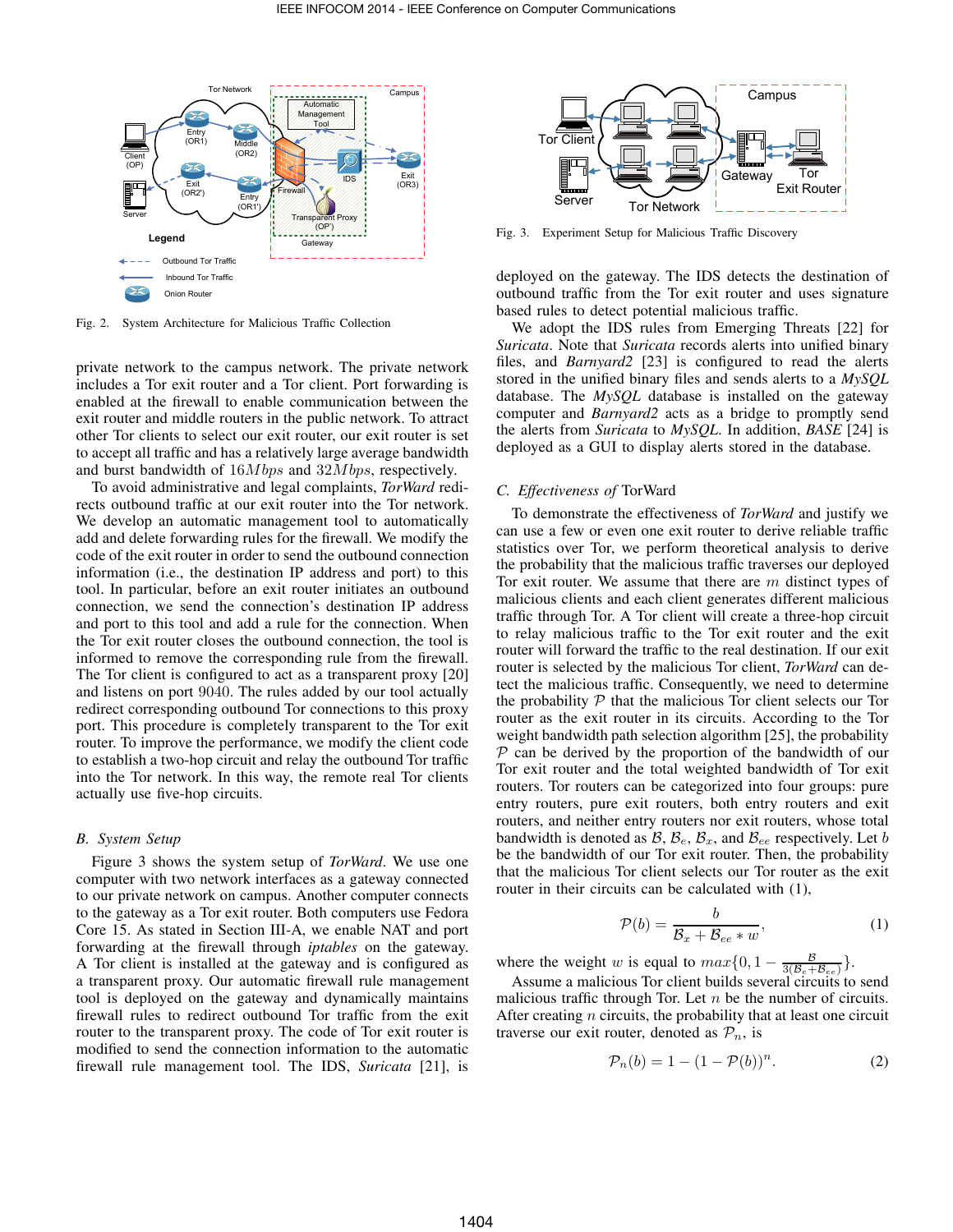We can see that  $P_n$  grows significantly as n increases. According to the current Tor router bandwidth real-world data [26], we can calculate the probability  $P_n(b)$  based on the number of circuits  $n$ . We set up the bandwidth of our exit router as  $16Mb/s$ , while the theoretical maximum average bandwidth is 80 $Mb/s$ . Figure 4 illustrates the relation between  $\mathcal{P}_n(b)$  and the number of circuits. It can be observed that the probability  $P_n(16)$  approaches 100% when a malicious Tor client creates around 260 circuits, while the probability  $\mathcal{P}_n(80)$  approaches  $100\%$  at the Tor exit router with bandwidth  $80Mb/s$  after creating around 45 circuits. Consequently, if we have more bandwidth, we can collect malicious traffic more efficiently.

Let  $\mathcal{P}_k(b)$  be the probability that a malicious Tor client creates at least one circuit traversing our exit router after establishing k circuits. Assume that  $P_k(b)$  approaches 100%. Let  $t_i$  be the average time of creating a new circuit for the  $i<sup>th</sup>$  type of malicious Tor client. We can obtain the average of total time  $T$  of retrieving all  $m$  malicious traffic by

$$
T = max\{t_1 * k, \dots, t_i * k, \dots, t_m * k\}.
$$
 (3)



Fig. 4.  $P_n$  vs number of Circuits

According to Equation (3), the average lifetime of a circuit can influence the total time  $T$  for retrieving all  $m$  types of malicious traffic. Denote  $T_t$  and  $T_c$  as the lifetime of the connection created by Tor client and the lifetime of a circuit, respectively. Tor circuits can be classified into two types: dirty circuit and clean circuit [27]. A dirty circuit is attached to at least one stream, while a clean circuit never carries a stream. According to the Tor protocol,  $T_c$  can be computed as  $max\{10 \, minutes, T_t\}$ . The lifetime of a clean circuit is 60 minutes. Consequently, if a malicious Tor client builds a shortterm connection with a remote server through Tor, a new circuit will be established every 10 minutes, which will increase the chance of being discovered by our exit router.

For example, a typical HTTP based bot should periodically establish a nonpersistent connection to the C&C server in order to report the information retrieved from the victim computer. Hence, this type of malicious Tor client will continuously switch the circuits, and frequent switching will dramatically increase the number of circuits created. Some malicious Tor client might create a long-term connection with a remote server through Tor. For example, an IRC based bot will build a persistent connection with remote server so as to receive commands from the bot master. In this case, it will take much

#### TABLE I. DATASETS

| <b>Dataset</b> | <b>IDS</b> Ruleset | Period                             | Size (TB) |
|----------------|--------------------|------------------------------------|-----------|
| Dataset 1      | ETOpen             | Oct. 03, 2012 $\sim$ Nov. 12, 2012 | 3.95      |
| Dataset 2      | ETPro              | Jun. 12, 2013 $\sim$ Jul. 17, 2013 | 2.97      |

TABLE II. NETWORK STATISTICS (DATASET 2)

| <b>Protocol</b>    | Size $(GB)$     | <b>Packets</b> (Million) | <b>Flows</b> (Thousand) |
|--------------------|-----------------|--------------------------|-------------------------|
| Email              | $3.33(1.36\%)$  | $47.69(0.86\%)$          | 9765.34(11.35%)         |
| <b>SSL/SSH/VPN</b> | 6.94(2.83%)     | 931.31(16.75%)           | 2288.76(2.66%)          |
| P2P/File Sharing   | 180.75(73.74%)  | 3190.5(57.4%)            | 44520.2(51.74%)         |
| <b>HTTP</b>        | 19.65(8.02%)    | 109.81(1.98%)            | 9853.1(11.45%)          |
| Well-known         | $1.75(0.71\%)$  | 76.76(1.38%)             | $286.6(0.33\%)$         |
| Unknown            | $32.2(13.14\%)$ | 1196.59(21.53%)          | 18846.14(21.9%)         |
| Total              | 245.11          | 5558.47                  | 8604849                 |

more time to discover malicious Tor clients. However, the natural Tor routers churn [28] will force the Tor client to use a new circuit. In addition, a victim host might go offline regularly, forcing the Tor client to create new circuits.

We can infer the average time of discovering a malicious Tor client in terms of the average lifetime of a circuit. According to existing research results [27], the distribution of the lifetime of a circuit is a long tailed distribution. The lifetime of around 1.5% circuits exceeds 2 hours, and the average lifetime of a circuit is around 200 seconds. In Figure 4, when  $k$  is equal to 260, the probability  $\mathcal{P}_{260}(16)$  approaches 100%. Accordingly, it takes an average time of around  $200 * 260/3600 \approx 14$ hours for our exit router to be selected at least one time by a malicious Tor client. We need  $2 * 260/24 \approx 22$  days to capture the malicious client using a long term circuit. Since our experiments ran for over a month, the derived statistics can reliably reflect the current status of malicious traffic over Tor.

#### IV. MALICIOUS TRAFFIC OVER TOR

In this section, we first show the statistics of traffic protocols over Tor. We then study the alerts and divide them into several groups. At last, we investigate severe malware activities.

#### *A. Discovered Traffic*

We conducted our experiments with *TorWard* in Figure 3 during two periods: October 3, 2012 to November 12, 2012, and June 12, 2013 to July 17, 2013. During the two periods, we observed a large amount of traffic, denoted as dataset 1 and dataset 2, respectively. Table I describes the two datasets. We applied a free version of IDS ruleset, i.e., Emerging Threats ETOpen [22], to obtain alerts for dataset 1. To discover more malicious traffic, a commercial product of IDS ruleset, i.e., Emerging Threats ETPro [22], was used to obtain alerts for dataset 2. We observed similar traffic patterns in the two datasets, and we will focus on dataset 2 in this paper to save space.

We apply the deep packet inspection library *nDPI* [29] to dataset 2 to derive traffic protocol statistics. As we mentioned in Section III-A, the traffic traversing our Tor exit node consists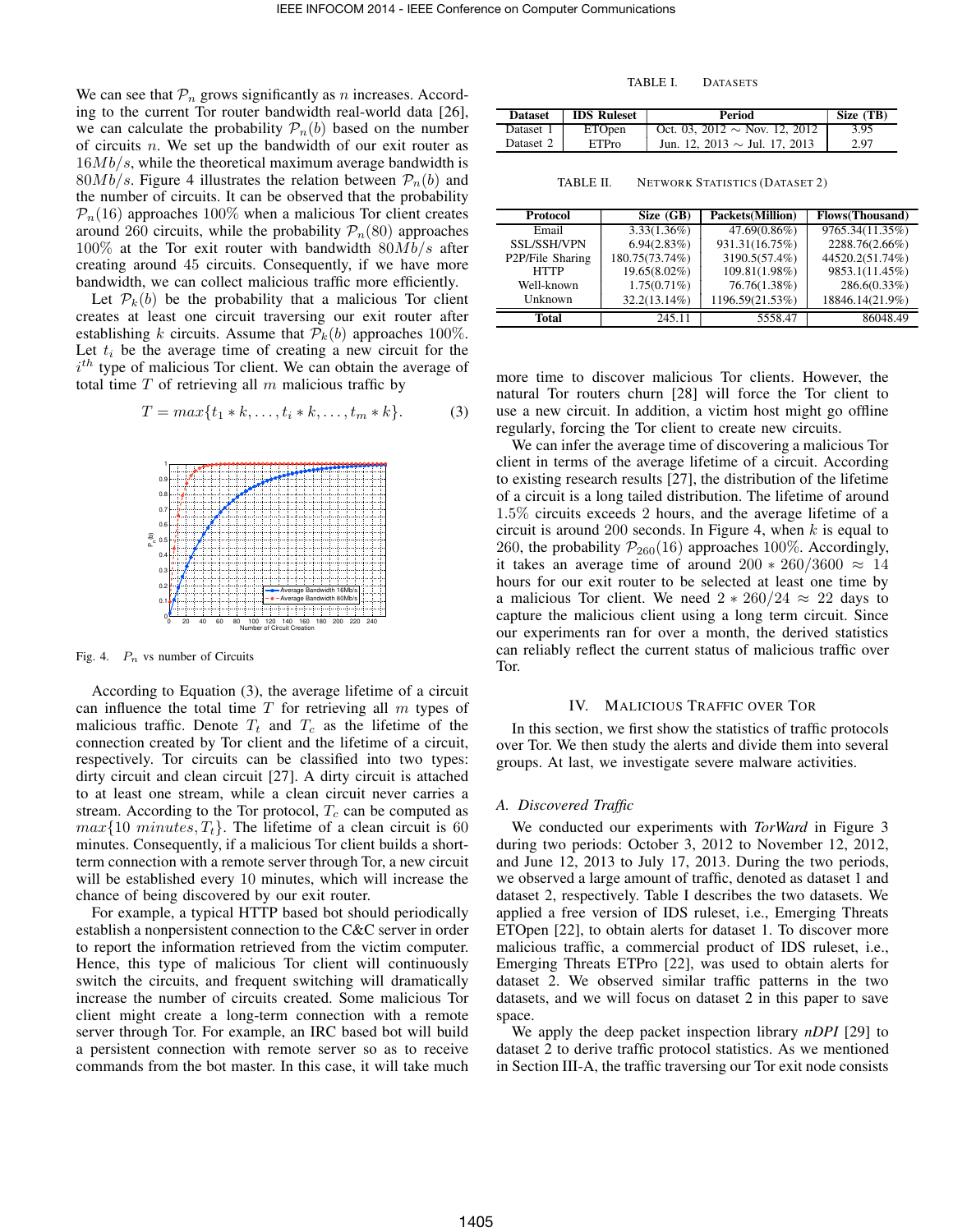

Fig. 5. The relation between number of discovered alerts and  $i^{th}$  day

of inbound and outbound Tor traffic. To identify inbound Tor traffic, we use TShark's protocol filter [30] to analyze original traffic and find that around 50% traffic is TLS (Transport Layer Security) traffic, which is used by Tor to encrypt the inbound Tor traffic. After filtering the Tor TLS traffic, we employ a DPI program and obtain the statistical results as shown in Table II. It can be observed from the table that most of recognized traffic by nDPI is P2P and file sharing traffic, showing that P2P and file sharing traffic consumes more Tor bandwidth in comparison with the observation in [6], [31]. The P2P traffic is the source of various copyright infringement issues and is the reason why a Tor exit node is bombarded with various DMCA (Digital Millennium Copyright Act) complaints. Before introducing *TorWard*, we deployed a Tor exit node on a university campus. In less than 12 hours, we received a DMCA takedown from Warner Bros. Entertainment Inc. that the exit node downloaded their copyrighted materials.

One new trend of Tor usage not observed in [6], [31] is the traffic generated by mobile devices. *Orbot* [32] was released in 2008 and is a Tor client on Android mobile devices. *Onion Browser* [33] is a Tor-based web browser implemented for apple mobile devices. We now know that with the growth of mobile devices, Tor users begin to install Tor client on their mobile devices to protect privacy of their daily communications. If a mobile device is compromised, malware on the mobile device may now route their traffic through Tor.

#### *B. Alert Classification*

*TorWard* allows us to monitor outbound Tor traffic from our exit router by using Suricata [21], a well known IDS. To study malicious activities, we applied two distinct IDS rulesets, ETOpen and ETPro, to the two datasets and automatically updated the ruleset periodically. Below we introduce various classes of raised alerts shown in Tables III and IV.

*Unclassified* alerts are mainly made up of Russian Business Network (RBN) and Malvertiser. RBN is known for hosting illegal contents, such as child pornography, phishing, spam, and malware [34].

*Policy-violation* alerts consist of P2P alerts, online games (e.g., Battle.net) alerts, various chat alerts, and others. We found that around 99% of alerts in this category are actually generated by P2P traffic.

TABLE III. CLASSIFICATION OF ALERTS (DATASET 1)

| <b>Classification</b>  | <b>Number of Alerts</b> | Percentage |
|------------------------|-------------------------|------------|
| Policy-violation       | 7,185,153               | 88.52%     |
| Trojan-activity        | 387,198                 | 4.77%      |
| Unclassified           | 382,733                 | 4.72%      |
| Attempted-recon        | 49.376                  | 0.61%      |
| Bad-unknown            | 46.548                  | 0.57%      |
| Not-suspicious         | 31.462                  | 0.39%      |
| Misc-activity          | 29,052                  | 0.36%      |
| Web-application-attack | 2,520                   | 0.03%      |
| Misc-attack            | 2,155                   | 0.03%      |
| Shellcode-detect       | 310                     | 0.004%     |
| Attempted-user         | 267                     | 0.003%     |
| Attempted-admin        |                         | 0.00001%   |
| Total                  | 8.116.775               |            |

TABLE IV. CLASSIFICATION OF ALERTS (DATASET 2)

| <b>Classification</b>    | <b>Number of Alerts</b> | Percentage |
|--------------------------|-------------------------|------------|
| Policy-violation         | 2,828,285               | 78.03%     |
| Trojan-activity          | 325,969                 | 8.99%      |
| Unclassified             | 214,510                 | 5.92%      |
| Bad-unknown              | 115,640                 | 3.19%      |
| Not-suspicious           | 42,782                  | 1.18%      |
| Attempted-recon          | 42,487                  | 1.17%      |
| Misc-activity            | 33,583                  | 0.93%      |
| Misc-attack              | 12,103                  | $0.33\%$   |
| Protocol-command-decode  | 6,372                   | 0.18%      |
| Web-application-attack   | 2,151                   | 0.06%      |
| Shellcode-detect         | 682                     | 0.02%      |
| Attempted-user           | 110                     | 0.003%     |
| Attempted-admin          | 14                      | 0.0004%    |
| Network-scan             | 9                       | 0.0002%    |
| Attempted-dos            | $\mathfrak{D}$          | 0.00006%   |
| Web-application-activity |                         | 0.00002%   |
| Total                    | 3.624.700               |            |

*Misc-attack* alerts are generated for blacklisted hosts. The IDS rules contain IP addresses of hosts or netblocks that are known to be bots, phishing sites, professional spammers, and so on. The blacklist is obtained from various sources, including Dshield [35], Spamhaus [36], Brute Force Blocker [37], OpenBL.org [38], C.I.Army [39], and the Emerging Threats Sandnet and SidReporter project [22].

Alerts for *trojan-activity* are for various detected malwares. We observed alerts for the Ngrbot channel, IRC channel on a non-standard port, Zeus, various potential IRC bot user names, Ruskill/Palevo download commands, iebar spyware, hotbar spyware, simbar spyware, Zango Seekmo bar spyware, fun web products spyware, AskSearch toolbar spyware, Cycbot/Bifrose/Kryptic traffic, Vobfus/Changeup/Chinky download commands, known hostile domain ilo.brenz.pl lookup, DNS queries for .su (Soviet Union) that is considered as related to Malware, and many others. We categorized these malwares into several groups in Table V. Due to the space limit, we do not list the full table of the classification, which is available upon request. Because Tor clients are now available for mobile devices, we discovered several well-known Android malwares.

*Misc-activity* comprises various IRC commands, packed executable downloads, .cn and .ru malware related domains, .dyndns.org DNS lookup, and potential port scan behavior on remote port 135, 139, 445, and 1433.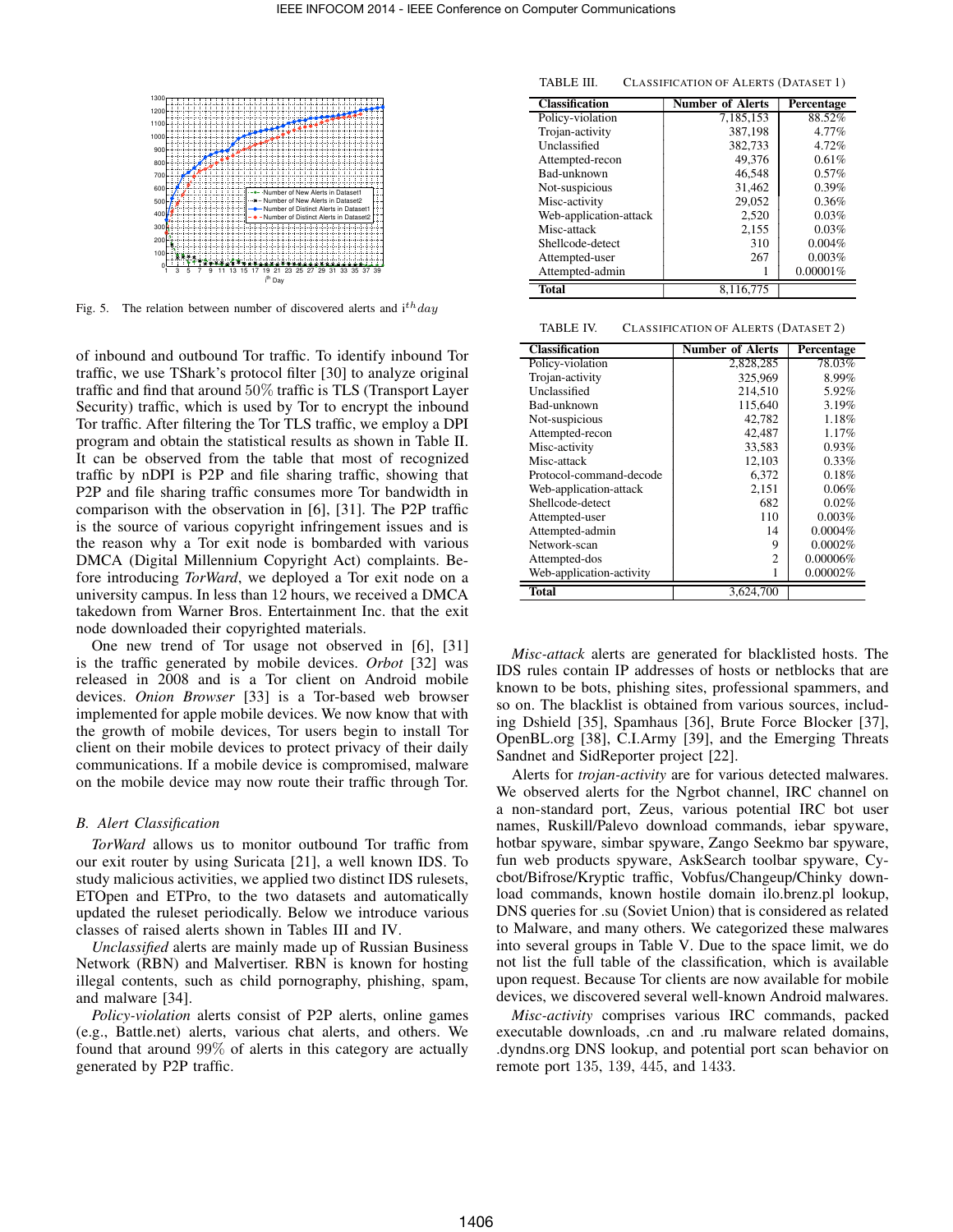| <b>Platform</b> | <b>Classification</b> | <b>Example Malware</b>                                                                                                                    | <b>Number of Malware</b> |
|-----------------|-----------------------|-------------------------------------------------------------------------------------------------------------------------------------------|--------------------------|
|                 | <b>Virus</b>          | Win32/Virut.A,<br>Win32.Sality-GR, Win32/Sality.AM,<br>W32/Virut.n.gen,                                                                   |                          |
|                 |                       | VirTool.Win32/VBInject.gen!DM, Brontok, Luder.B                                                                                           |                          |
|                 | Worm                  | Win32.Duptwux/Ganelp, Win32/Fujacks, Win32/Ruskill/Palevo, Win32/Gamarue.F,                                                               | 11                       |
| PC              |                       | Win32.AutoTsifiri.n, Win32/Cridex.E, Worm.Win32.Balucaf.A, Koobface Beaconing                                                             |                          |
|                 |                       | (getexe), Vobfus/Changeup/Chinky, Win32/Zhelatin, Possible Bobax                                                                          |                          |
|                 | Trojan                | Win32/Cutwail.BE, Zbot (AS9121),<br>Win32/Tibs,<br>Win32.Fareit.A/Pony.                                                                   | 88                       |
|                 |                       | Win32/Sinowal/sinonet/mebroot/Torpig, etc.                                                                                                |                          |
|                 | Backdoor              | Win32/Prosti, Win32/Hupigon.CK, Win32/Bifrose/Cycbot,<br>Win32.Aldibot.A,                                                                 | 39                       |
|                 |                       | Win32.Gh0st, Win32/Kbot, etc.                                                                                                             |                          |
|                 | Spyware               | Baidu.com Spyware Bar, AskSearch Toolbar Spyware User-Agent, Casalemedia Spy-                                                             | 45                       |
|                 |                       | ware, Alexa Search Toolbar User-Agent (Alexa Toolbar), ISearchTech.com XXXPorn-                                                           |                          |
|                 |                       | Toolbar Activity (MyApp), etc.                                                                                                            |                          |
|                 | <b>Bot</b>            | Yoyo-DDoS Bot, JKDDOS DDoS Bot, BlackEnergy DDoS Bot, Illusion Bot,<br>Zeus Bot, P2P Zeus, Darkness DDoS Bot, SpyEye, IMDDOS Botnet User- | 14                       |
|                 |                       | Agent STORMDDOS, Dropper.Win32.Agent.bpxo, Win32/Dorkbot(NgrBot), Androme-                                                                |                          |
|                 |                       | da, Known Skunkx DDOS Bot User-Agent Cyberdog, MRSPUTNIK, ZeroAc-                                                                         |                          |
|                 |                       | cess/Sirefef/MAX++/Jorik/Smadow                                                                                                           |                          |
|                 | Adware                | W32/OpenCandy, Adware.Gen5, Adware.iBryte.B, Win32.AdWare.iBryte.C,                                                                       | 12                       |
|                 |                       | Win32/InstallMonetizer.AC,<br>ADWARE/InstallCore.Gen,<br>Adware.Solimba.                                                                  |                          |
|                 |                       | AdWare.Win32.Eorezo, BInet Information Install, Adware/Win32.MediaGet User-                                                               |                          |
|                 |                       | Agent (mediaget), Common Adware Library ISX User Agent, W32/GameVance                                                                     |                          |
|                 |                       | Adware                                                                                                                                    |                          |
| Mobile Device   | Malware               | Android/Qdplugin.A,<br>Android.Troj.FakeSms.a,<br>Android/Adware.AirPush.D,                                                               | 5                        |
|                 |                       | Android/Plankton.P, Android.Plankton/Tonclank                                                                                             |                          |
|                 |                       |                                                                                                                                           |                          |

TABLE V. MALWARE DISCOVERED THROUGH ALERTS

*Bad-unknown* consists of diverse DNS queries and HTTP requests for suspicious domains, such as .co.cc, .tk, .org.pl, .cz.cc, .co.tv, .xe.cx, and others. These suspicious domains can be used by C&C servers. We also find alerts form HTTP redirection to Sutra TDS (Traffic Direction System) that might force a client to download malware.

*Shellcode-detect* alerts indicate that the content of the traffic contains various no operation (NOOP) strings. The attacker can send long strings of NOOPs to overflow the buffer and gain root access to an x86 Linux system. We also find heap spray string related alerts.

*Not-suspicious* alerts are for IP addresses blacklisted by Abuseat.org, Robtex.com and Sorbs.net for spam emails. Because Tor exit routers may relay spam emails, their IP addresses are also blacklisted and recommended for blocking by those websites.

*Attempted-recon* alerts include the potential SSH port scans. The alerts suggest that some Tor clients probably attempt to scan the SSH port. Also, we find the activities of retrieving the external IP addresses of the Tor exit router from web sites such as showip.net, myip.dnsomatic.com, cmyip.com, ipchicken.com, whatismyip.com, showmyip.com, and others. Since a number of malwares try to get the external IP address once the victim host is infected, the inquiry traffic might be rerouted into the Tor network and relayed by our exit Tor router.

Alerts for *attempted-admin* include those for a type of buffer overflow vulnerability caused by a boundary error in the GIF image processing of Netscape extension 2. We also discovered http post requests with negative content length that can cause buffer overflow at a web server. Microsoft DirectShow AVI file buffer overflow alerts were found, and this vulnerability allows a remote attacker to execute malicious code at a Tor client.

*Web-application-attack* alerts are for two types of attacks: attacks from the client side and attacks from the server side. We observed that the alerts were from the client side, including SQL injection attacks by using the Havij SQL injection tool. The alerts from the server side were from malware in the web page and cross-site scripting attacks, which allow the malicious code to be executed by a Tor client browser.

*Attempted-user* alerts are triggered by the inbound traffic that attempts to utilize various vulnerabilities of web browsers (e.g., Mazilla Firefox and Microsoft Internet Explorer) at the Tor client side to launch attacks. The remote attacker may take advantage of these vulnerabilities to execute the malicious code and control the machine where the Tor client is hosted. For example, we found alerts that report a remote server's attempt to return a file embedded with a Class ID (CLSID) to the web client at the Tor client side. There are also alerts related to cross-site scripting (CSS) attacks.

*Attempted-dos* alerts show that malicious code is detected in the incoming traffic, exploiting the stack exhaustion vulnerability in the Microsoft Internet Explorer Script Engine. If the Tor client uses a vulnerable version of the web client to open the malicious web page, the web client can be terminated as a result of DoS attacks.

# *C. Malicious Traffic Statistics*

In Figure 5, the two upward curves show the cumulative number of distinct alerts from datasets 1 and 2, respectively. They increase very slowly after several days. The two downward curves show the number of daily discovered new alerts. Few new alerts are observed after a few days. These results match our theoretical analysis in Section III-C. In a first few days, we have captured most of alerts over Tor. Apparently, new malicious traffic have been emerging according to Figure 5.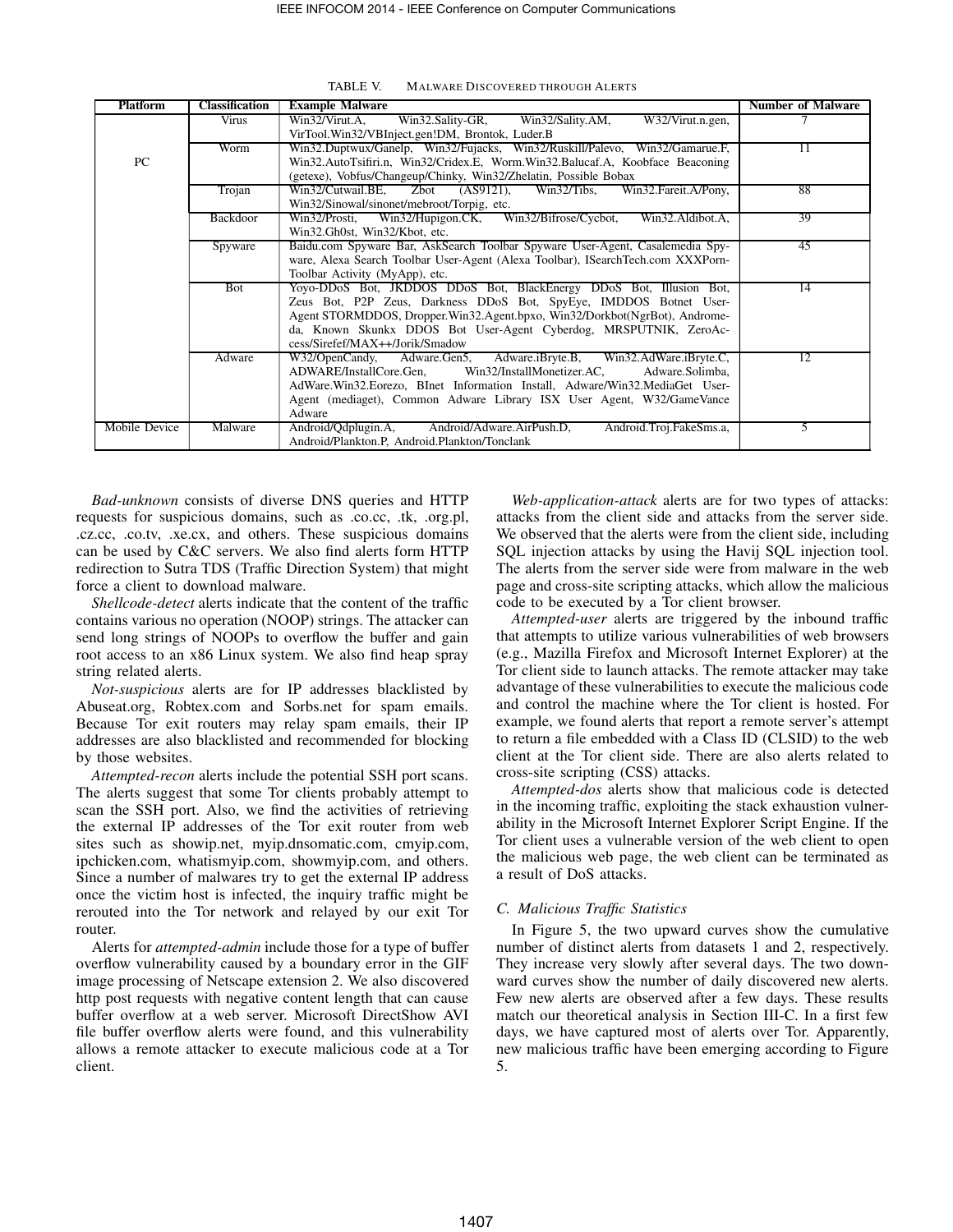|                           | GET /outlawz/mainp/gate.php?guid=GT!GT-                                       |
|---------------------------|-------------------------------------------------------------------------------|
|                           | FDCCD9A7405D!30457F77&ver=10120&stat=ONLINE&ie=6.0.2900.5512&os=5.1.2600&ut=A |
|                           | dmin&cpu=61&ccrc=8115AE02&md5=16ab5c0e831612b94e193282537b97e8 HTTP/1.1       |
| Host: outlawyoung972.mobi |                                                                               |
|                           | User-Agent: Mozilla/4.0 (compatible: MSIE 6.0: Windows NT 5.1)                |
| Connection: Close         |                                                                               |

Fig. 6. Spyeye checkin

According to the IDS ruleset classification [40], we categorized the discovered alerts into several categories. Tables III and IV list the number of alerts of various groups collected in two datasets, and detailed description is shown below. Note that we applied two distinct IDS rulesets for these two datasets. In Tables III and IV, there are 8, 116, 775 alerts for dataset 1 and 3, 624, 700 alerts for dataset 2. Policy-violation alerts have the largest percentage, and they are incurred by P2P traffic. Alerts related to malware include *unclassified*, *miscattack*, *trojan-activity*, *not-suspicious*, and *misc-activity*. These alerts involve well-known or potential IP addresses of C&C servers, well-known malicious traffic, suspicious DNS query traffic, spam traffic, and suspicious IRC traffic.

To understand the traffic volume in different categories, we calculate the volume of incoming and outgoing traffic from raw data based on the alerts. Tables VI and VII show the traffic information of dataset 1. Tables VIII and IX give the traffic information of dataset 2. The results are sorted based on the priority of the ruleset [40]. From Tables VI and VII, we can observe that around  $(16GB + 375GB) = 391GB$  out of  $3.95TB$  traffic, i.e., around  $10\%$  traffic in dataset 1, can trigger the alerts. Moreover, the policy-violation traffic is the most dominant one, which was mainly caused by P2P traffic. Then, the second dominant traffic is trojan-activity traffic. In addition, the volume of traffic generating high priority alerts is much larger than the volume of other traffic.

Based on the diverse alerts, we conclude that outbound Tor traffic consists of numerous malicious traffic, which may potentially incriminate the party who hosts a Tor exit router. In addition, third-party plug-ins of various browsers used by some Tor users may leak their private information. In the following subsection, we further explore the issues incurred by malware activities to reveal the impact of the malicious traffic.

TABLE VI. INCOMING TRAFFIC STATISTICS (DATASET 1)

| <b>Classification</b>  | Size (Bytes)   | Percentage   | Priority |
|------------------------|----------------|--------------|----------|
| Shellcode-detect       | 3,880,691,862  | 24.36%       | High     |
| Policy-violation       | 350,720,319    | 2.20%        | High     |
| Trojan-activity        | 147,539,256    | 0.93%        | High     |
| Web-application-attack | 18.419.483     | 0.12%        | High     |
| Attempted-user         | 4.974.891      | 0.03%        | High     |
| Attempted-admin        | 683,681        | 0.004%       | High     |
| Bad-unknown            | 155,986,606    | 0.98%        | Medium   |
| Misc-attack            | 11,186,217     | $0.07\%$     | Medium   |
| Attempted-recon        | 174            | $0.000001\%$ | Medium   |
| Misc-activity          | 46,947,883     | 0.29%        | Low      |
| Not-suspicious         | 35,000,208     | 0.22%        | Low      |
| Network-scan           | 1.018          | 0.000006%    | Low      |
| Unclassified           | 11,278,737,267 | 70.80%       | Unknown  |
| <b>Total</b>           | 15,930,888,865 |              |          |

TABLE VII. OUTGOING TRAFFIC STATISTICS (DATASET 1)

| <b>Classification</b>  | Size (Bytes)       | Percentage | <b>Priority</b> |
|------------------------|--------------------|------------|-----------------|
| Policy-violation       | 370.283.402.491    | 98.70%     | High            |
| Trojan-activity        | 3,932,683,916      | 1.05%      | High            |
| Attempted-user         | 142,657            | 0.00003%   | High            |
| Web-application-attack | 122,106            | 0.00003%   | High            |
| Bad-unknown            | 730,210,376        | 0.19%      | Medium          |
| Attempted-recon        | 72,195,354         | 0.02%      | Medium          |
| Not-suspicious         | 80,125,728         | 0.02%      | Low             |
| Misc-activity          | 50.643.140         | 0.01%      | Low             |
| Total                  | 375, 149, 525, 768 |            |                 |

TABLE VIII. INCOMING TRAFFIC STATISTICS (DATASET 2)

| <b>Classification</b>    | Size (Bytes)  | Percentage   | <b>Priority</b> |
|--------------------------|---------------|--------------|-----------------|
| Shellcode-detect         | 238,734,330   | $9.55\%$     | High            |
| Trojan-activity          | 220.219.632   | 8.81%        | High            |
| Policy-violation         | 66,546,599    | 2.66%        | High            |
| Web-application-attack   | 16,888,851    | 0.68%        | High            |
| Attempted-user           | 70,334,933    | 2.81%        | High            |
| Attempted-admin          | 48, 477, 268  | 1.94%        | High            |
| Misc-attack              | 552,748,810   | 21.40%       | Medium          |
| Bad-unknown              | 200.336.881   | $8.02\%$     | Medium          |
| Web-application-activity | 595           | 0.00002%     | Medium          |
| Attempted-recon          | 178           | $0.000007\%$ | Medium          |
| Misc-activity            | 534,901.914   | 22.12%       | Low             |
| Not-suspicious           | 30.105.913    | 1.20%        | Low             |
| Protocol-command-decode  | 8,124,809     | 0.33%        | Low             |
| Network-scan             | 1.253         | 0.00005%     | Low             |
| Unclassified             | 511,917,854   | 20.48%       | Unknown         |
| <b>Total</b>             | 2,499,339,820 |              |                 |

# *D. Malware Activities*

As shown in Table V, we discovered various activities associated with malwares from the reported alerts, including the communication between malware and C&C server, DoS attacks, Spams, and others.

**Communication between Malware and Command and Control Server:** Some malwares are designed to connect to a C&C server in order to report the information retrieved from the victim machine, update the malware, download the configuration file, and perform other operations. To hide the communication between malware and the C&C server, malware authors may adopt Tor to hide malicious traffic and protect the real location of the C&C server from being discovered. If the malware chooses our Tor exit router, the malicious traffic will traverse the Tor circuit and establish the connection to the C&C server through our exit Tor router. Therefore, our exit Tor router can detect such malicious traffic. In dataset 2, we discovered 622 C&C server IP addresses based on check-in messages from more than 70 different known malware, 59 different IP addresses of known compromised or hostile hosts that might be deployed as a C&C server, 71 C&C Server IP addresses reported by Shadowserver [41], and 93 IP addresses obtained from various well-known trackers (e.g., Zeus, Spyeye, and Palevo trackers) that report C&C servers' IP addresses.

We now show a few examples found in our datasets on how malwares communicate with their C&C servers. In Figure 6, a Spyeye bot is connecting to its C&C server to report the information of the victim machine. According to the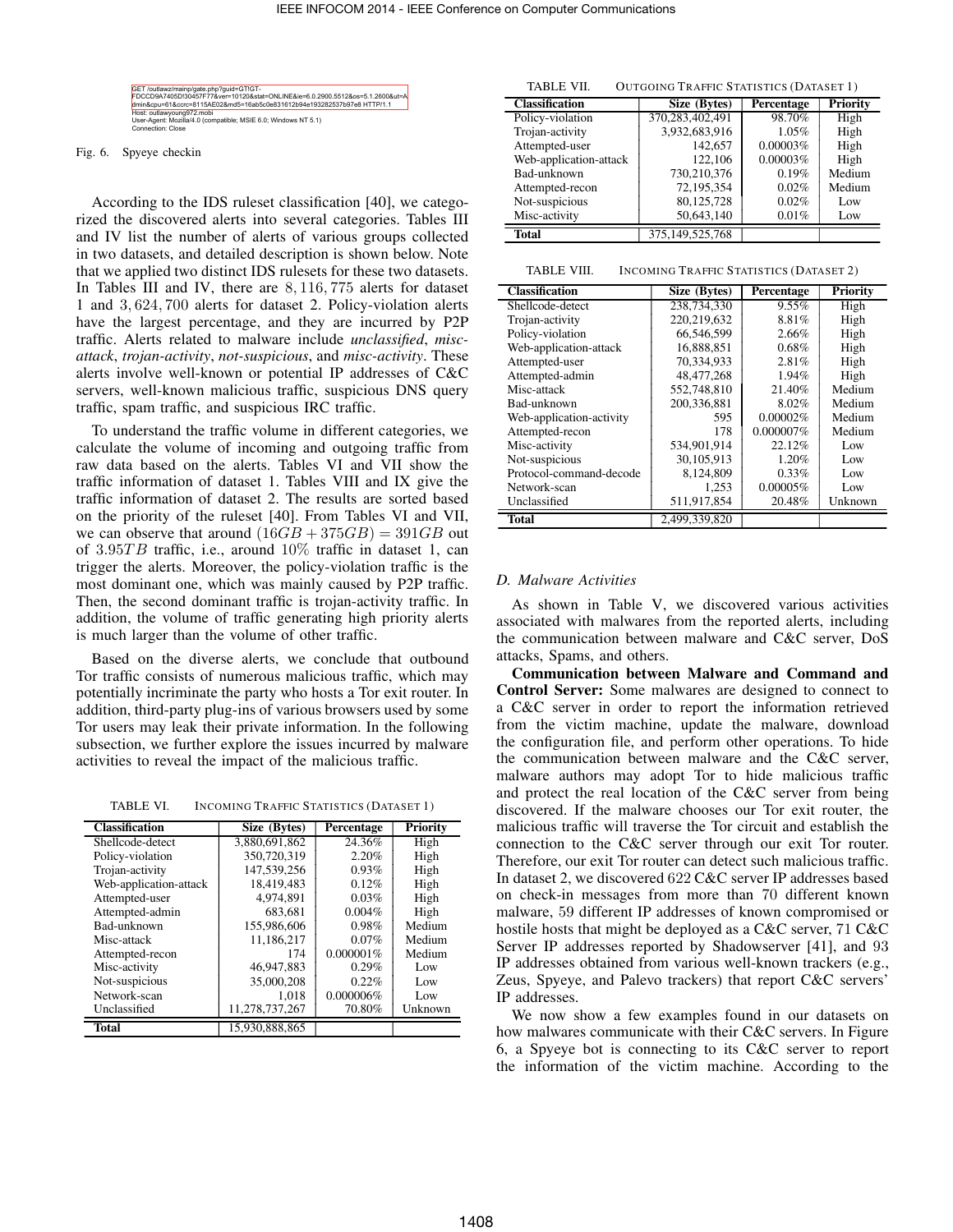TABLE IX. OUTGOING TRAFFIC STATISTICS (DATASET 2)

| <b>Classification</b>   | Size (Bytes)    | <b>Percentage</b> | <b>Priority</b> |
|-------------------------|-----------------|-------------------|-----------------|
| Policy-violation        | 159,692,890,115 | 98.52%            | High            |
| Trojan-activity         | 2.004.499.807   | $1.24\%$          | High            |
| Attempted-user          | 39.242          | $0.00002\%$       | High            |
| Web-application-attack  | 7.631           | $0.000005\%$      | High            |
| Bad-unknown             | 174,978,188     | 0.11%             | Medium          |
| Attempted-recon         | 35,503,428      | $0.02\%$          | Medium          |
| Attempted-dos           | 5.373           | 0.000003%         | Medium          |
| Not-suspicious          | 166,439,974     | 0.10%             | Low             |
| Misc-activity           | 10,796,084      | $0.007\%$         | Low             |
| Protocol-command-decode | 4,586,076       | 0.003%            | Low             |
| Total                   | 162.089.745.918 |                   |                 |

PASS ngrBot :how.dare.you NOTICE AUTH :\*\*\* Looking up your hostname...<br>NICK {USA|W7u}ayhqcku<br>USER ayhqcku 0 0 :ayhqcku how.dare.you NOTICE AUTH :\*\*\* Couldn't resolve your hostname; using your IP address instead: :how.dare.you 001 {USA|W7u}ayhqcku<br>:how.dare.you 002 {USA|W7u}ayhqcku : M0dded by uNkn0wn Crew  $\ln$ ow dare vou 003  $\overline{\text{RMSA}}$ W7u $\overline{\text{Bay}}$ hocku KRZGDUH\RX ^86\$\_:X`D\KTFNX ZZZX1NQZQHX L'#X1NQZQHX :how.dare.you 005 {USA|W7u}ayhqcku<br>:how.dare.you 005 {USA|W7u}ayhqcku<br>:how.dare.you 005 {USA|W7u}ayhqcku how.dare.vou 422 {USAIW7u}avhocku :MOTD File is missing: :{USA|W7u}ayhqcku MODE {USA|W7u}ayhqcku :+iwG<br>JOIN ##Redrm-002## redem JOIN ##Redrn-002## redem<br>:<u>{USA|WTu}ayhqckulayhqcku@</u>61.32.75.88 JOIN ##Redrm-002##<br>how.dare.you 332 {USA|WTu}ayhqcku ##Redrm-002## :!NAZEL http://hotfile.com/dl/146666161/<br>add093d/FACEBOOK-DSC00985416248712.jpg.exe<br>how.da

#### Fig. 7. Ngrbot

format of SpyEye C&C Message [42], we can parse the information that includes a unique identifier (guid=GT!GT-FDCCD9A7405D!30457F77), the version of the bot infector (ver=10120), the status of the bot (stat=ONLINE), the version of Internet Explorer (ie=6.0.2900.5512), the version of Microsoft Windows operating system (os=5.1.2600), the type of the current user on the victim machine (ut=Admin), the CPU load (cpu=61), the CRC32 taken from the last four bytes of the bot configuration file (ccrc=8115AE02), and the md5 of the bot infector (md5=16ab5c0e831612b94e193282537b97e8). Figure 7 shows that a Ngrbot logs into a IRC server, joins a chat room and then receives a command to download another malware. We found malicious traffic from mobile devices as well. As an example, Figure 8 illustrates the malware communicating with the remote server by using HTTP protocol.

**DoS Attacks:** A bot master can control a large number of bots and malware to perform a DoS attack through Tor. For example, in our measurements, we discovered 72, 894 DoS attack alerts of Yoyo-DDoS bot where 457 distinct destinations are found. Yoyo-DDos bots can receive the command of attacking a target server from the bot master and then continuously send HTTP requests to the target server so as to launch HTTP flood attacks. The target servers of 96% DDoS attacks that we found are located in two countries, the Unite States and China.

**Spam Traffic:** We found 40, 834 related spam alerts and 8, 186 distinct email server IP addresses from 115 different countries in dataset 2. As we can see from Table X, 89.02% alerts originate from only 10 countries, while around 50% email servers are from only three countries. Due to the large number of spams from Tor network, many email servers deny the email relayed from the Tor network. This hurts benign Tor users who send email through Tor.

POST /ProtocolGW/protocol/eulastatus HTTP/1.1 device-id: oaA2oxbJ574JFTt0bvnHmGJyhC8%3D protocol-version: 2.0.1 Breteser veretern. Ererrikansk U; Android 4.1.2; en-gb; GT-19105 Build/JZO54K) AppleWebKit/534.30 (KHTML, like Gecko) Version/4.0 Mobile Safari/534.30 Content-Type: application/json Accept-Encoding: gzip Accept: application/json Content-Length: 579 Content-Encoding: gzip Host: www.apperhand.com Connection: close Send DATA HTTP/1.1 200 OK Server: Apache-Coyote/1.1

Vary: Accept-Encoding Content-Encoding: gzip Content-Type: application/json Transfer-Encoding: chunked Date: Sat, 22 Jun 2013 08:45:49 GMT Connection: close

Response DATA.

Fig. 8. Mobile Malware (Android/Plankton.P)

TABLE X. SPAM ALERT STATISTICS (DATASET 2)

| Country              | <b>Number of Alerts</b> | <b>Number of Distinct</b> |  |
|----------------------|-------------------------|---------------------------|--|
|                      |                         | <b>IP</b> Addresses       |  |
| Japan                | 20,701 (50.70%)         | 1,377 (16.82%)            |  |
| China                | 5,174 (12.67%)          | 759 (9.27%)               |  |
| <b>United States</b> | 4.079 (9.99%)           | 1,782 (21.77%)            |  |
| Korea, Republic of   | 1,847 (4.52%)           | 228 (2.79%)               |  |
| Russian              | 1,308 (3.20%)           | $(2.72\%)$<br>223         |  |
| Canada               | 1.216 (2.98%)           | $(2.82\%)$<br>231         |  |
| United Kingdom       | 634 (1.55%)             | $(3.43\%)$<br>281         |  |
| Germany              | $(1.52\%)$<br>621       | $(5.09\%)$<br>417         |  |
| Philippines          | 407 (1.00%)             | $(4.65\%)$<br>381         |  |
| France               | 376 (0.92%)             | $(2.21\%)$<br>181         |  |
| Others               | 4,471 (10.95%)          | 2,326 (28.41%)            |  |
| <b>Total</b>         | 40.834                  | 8.186                     |  |

**Bitcoin Pool Traffic:** We discovered 11, 216 alerts related to communication between bitcoin miner and distinct bitcoin pools in dataset 2. Bitcoin is a decentralized electronic currency. To generate new bitcoins, a node should solve a mathematical problem, i.e., create a new block to show a proof of work. Currently, a new block yields around 25 bitcoins, which is about  $25 * 96 = 2400$  US dollars in terms of current price in the bitcoin exchange market [43]. Nevertheless, it is difficult for a computer with limited computation power to generate a block. To address this issue, a bitcoin pool server is used to split a block into pieces of small work and let multiple users to work together to mine bitcoins. Hence, some malicious botnets exploit the computational power of victim machines to make profit by mining bitcoin. For example, Skynet bots [10], [11] can deploy bitcoin miner in the victim machines. Hence, the alerts from our datasets suggest that some victim machines are installed with a bitcoin miner and communicate with a bitcoin pool server.

#### V. CONCLUSION

In this paper, we present a novel system, *TorWard*, for malicious traffic monitoring over Tor. *TorWard* can explore the passing traffic through an IDS at a Tor exit router while avoiding administrative and legal troubles by redirecting the traffic